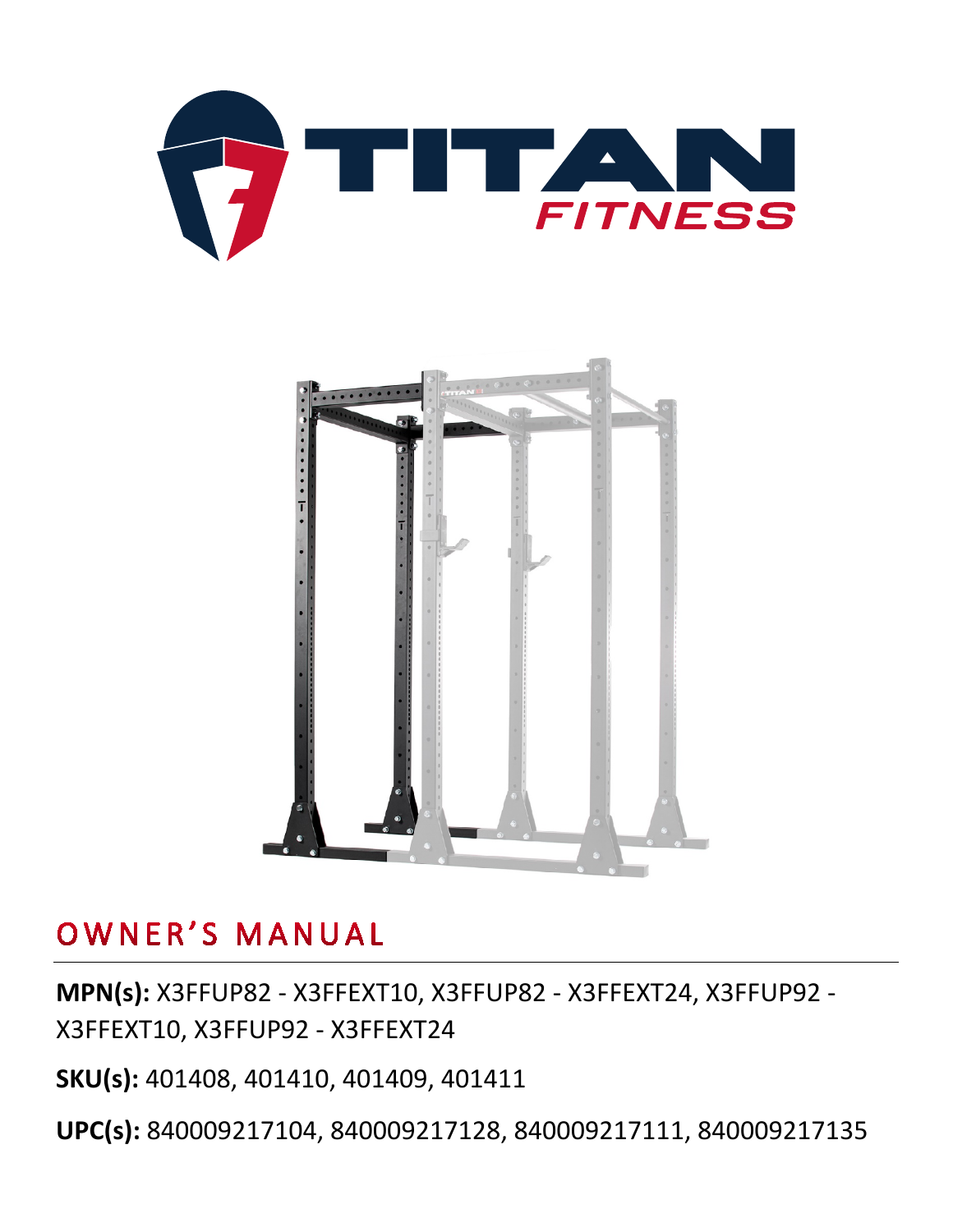



| <b>KEY</b> | <b>BOX</b> | <b>DESCRIPTION</b>           | <b>QTY</b>     | <b>KEY</b> | <b>BOX</b> | <b>DESCRIPTION</b>                 | <b>QTY</b> |
|------------|------------|------------------------------|----------------|------------|------------|------------------------------------|------------|
| (1)        | 1          | <b>10" Connecting Frame</b>  | $\overline{2}$ | (6)        |            | Flat Washer $\Phi$ 17* $\Phi$ 30*3 | 32         |
| (2)        | 1          | 10" Base Frame               | 2              | (7)        |            | Spring Washer $\Phi$ 16            | 16         |
| (3)        | 1          | <b>Rear Connecting Frame</b> | 1              | (8)        | 1          | Nut M16                            | 16         |
| (4)        | 1          | <b>Fixing Plate</b>          | 4              | (9)        |            | Hex Bolt M16*120                   | 12         |
| (5)        | 1          | End Cap 50*75*3              |                | (10)       |            | Hex Bolt M16*110                   | 4          |

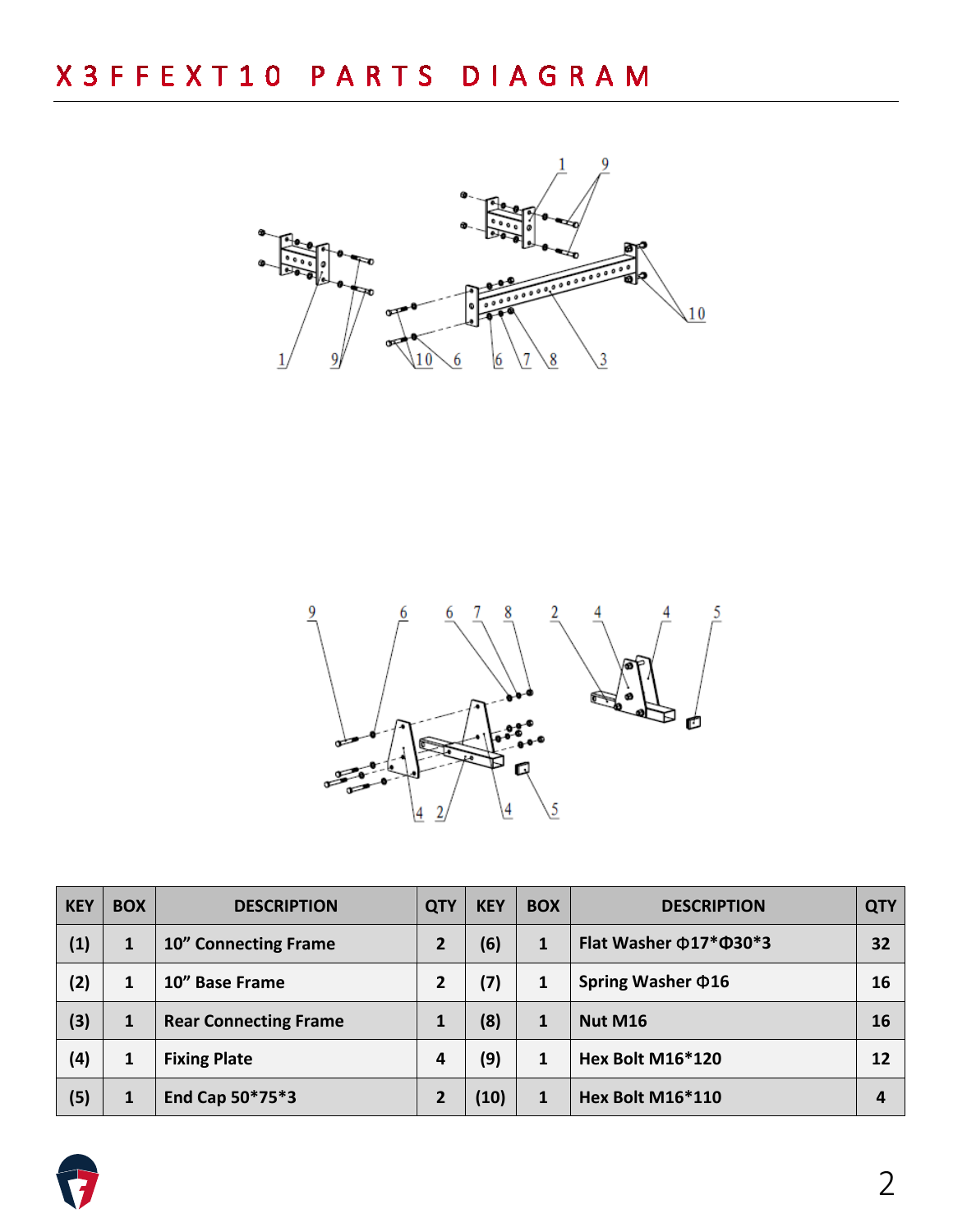#### or 91-INCH OPTIONS WITH 10-INCH 8 2 DEPTH ASSEMBLY INSTRUCTIONS

#### **STEP 1**

Assemble the Base Frame (2) and Upright Frame (11), using Fixing Plate (4), Flat Washer Φ17\*Φ30\*3 (6), Spring Washer Φ16 (7), Nut M16 (8) and Hex Bolt M16\*120 (9).



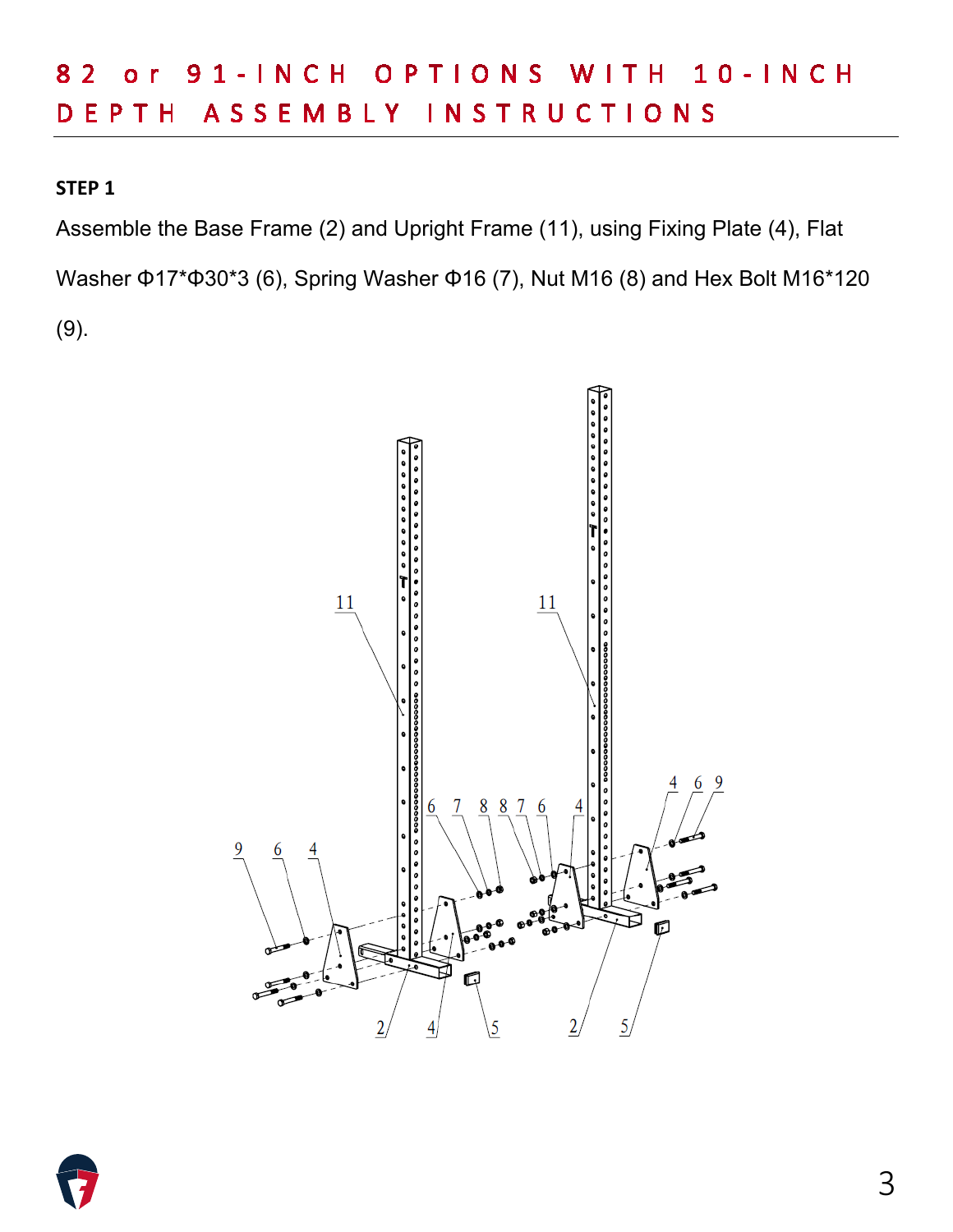Connect the Rear Connecting Frame (3) and Upright Frame (11), using Flat Washer Φ17\*Φ30\*3 (6), Spring Washer Φ16 (7), Nut M16 (8) and Hex Bolt M16\*110 (10).



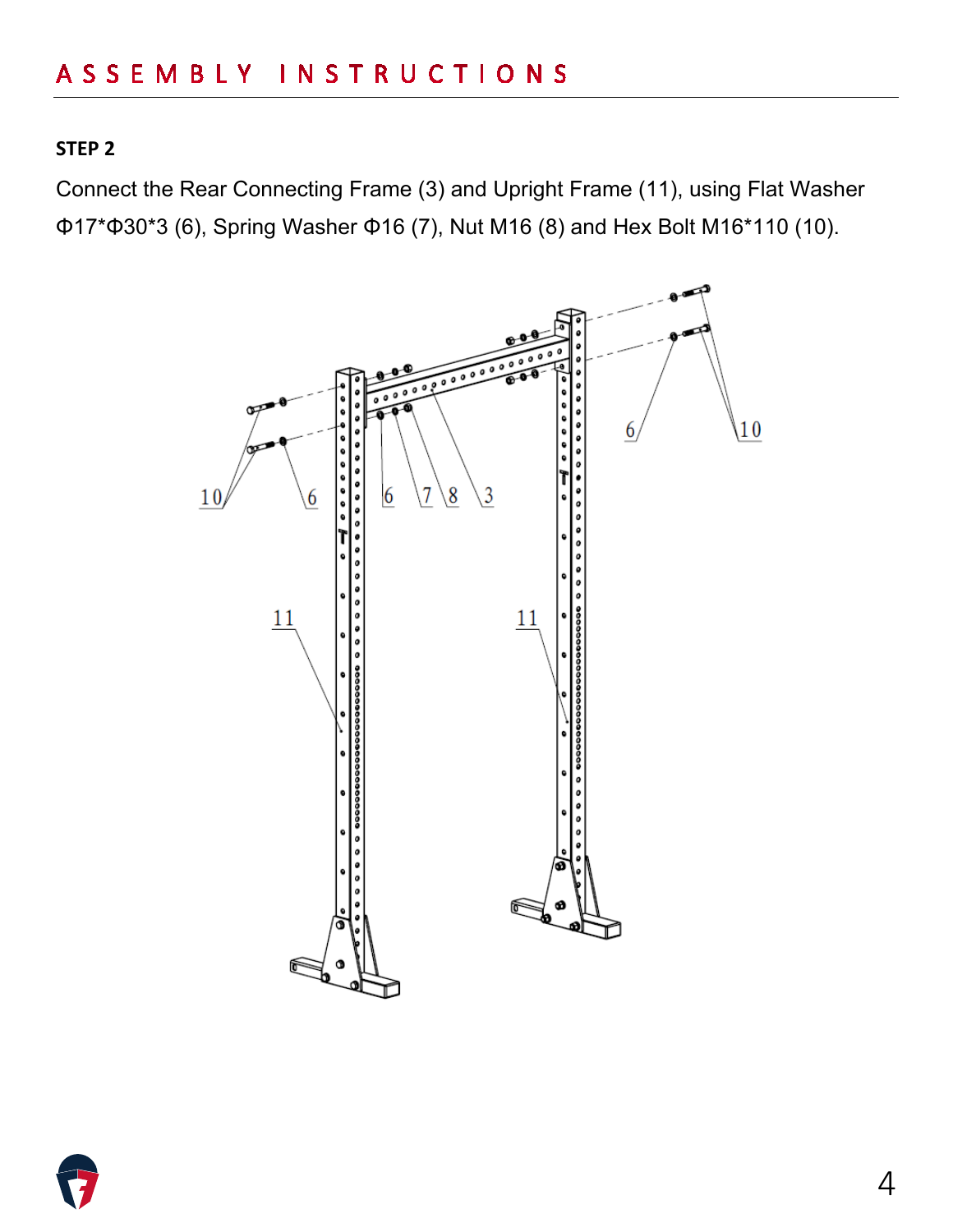Assemble the 10" Connecting Frame (1) and Upright Frame (11), using Flat Washer Φ17\*Φ30\*3 (6), Spring Washer Φ16 (7), Nut M16 (8) and Hex Bolt M16\*120 (9).

**PLEASE TIGHTEN ALL THE BOLTS.**



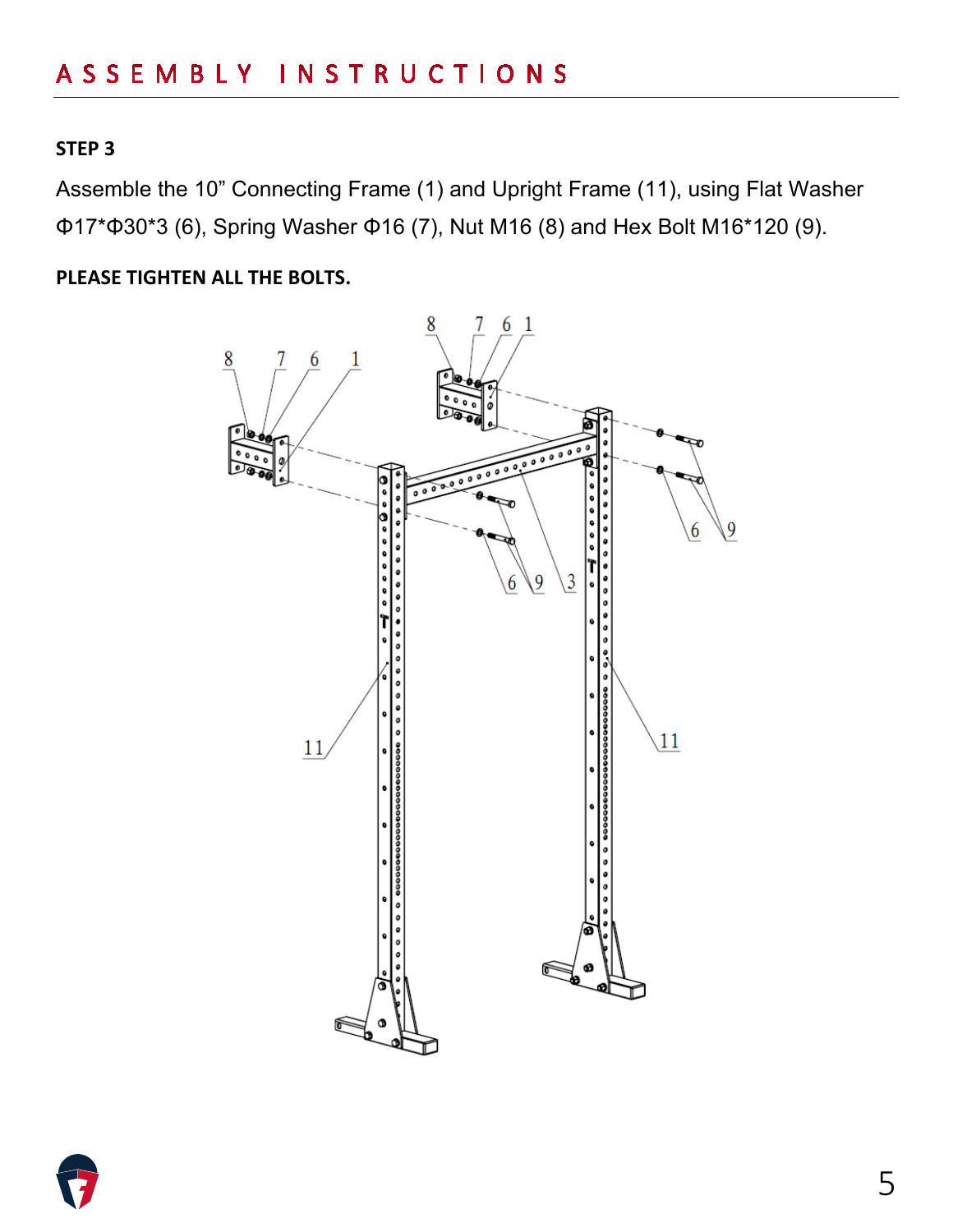



| <b>KEY</b> | <b>BOX</b> | <b>DESCRIPTION</b>           | <b>QTY</b>     | <b>KEY</b> | <b>BOX</b> | <b>DESCRIPTION</b>                 | <b>QTY</b> |
|------------|------------|------------------------------|----------------|------------|------------|------------------------------------|------------|
| (1)        | 1          | <b>24" Connecting Frame</b>  | $\overline{2}$ | (6)        |            | Flat Washer $\Phi$ 17* $\Phi$ 30*3 | 32         |
| (2)        | 1          | 24" Base Frame               | 2              | (7)        |            | Spring Washer $\Phi$ 16            | 16         |
| (3)        | 1          | <b>Rear Connecting Frame</b> |                | (8)        |            | <b>Nut M16</b>                     | <b>16</b>  |
| (4)        | 1          | <b>Fixing Plate</b>          | 4              | (9)        |            | <b>Hex Bolt M16*110</b>            | 4          |
| (5)        | 1          | End Cap 50*75*3              | 2              | (10)       |            | <b>Hex Bolt M16*120</b>            | 12         |

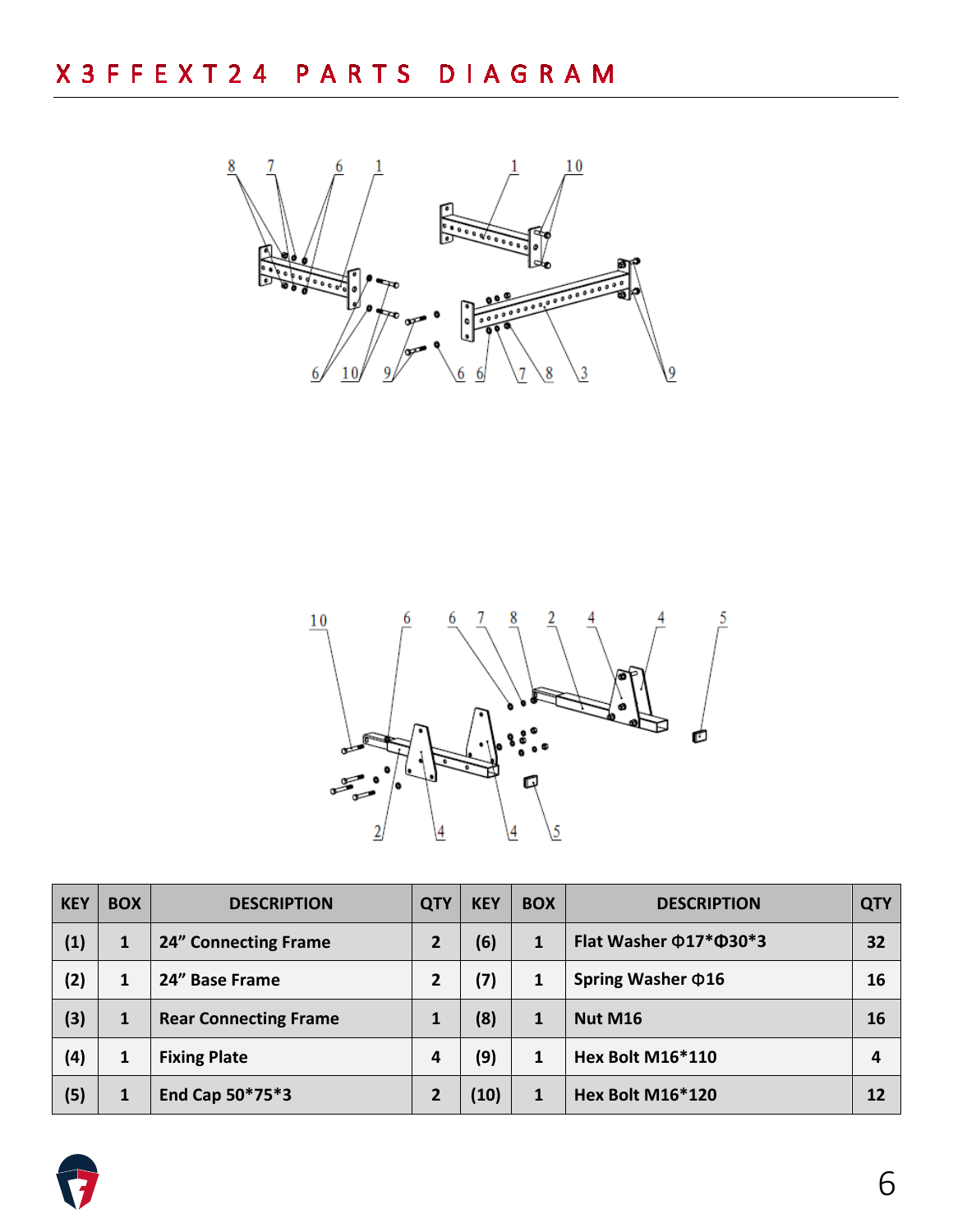Assemble the Base Frame (2) and Upright Frame (11), using Fixing Plate (4), Flat Washer Φ17\*Φ30\*3 (6), Spring Washer Φ16 (7), Nut M16 (8) and Hex Bolt M16\*120 (9).



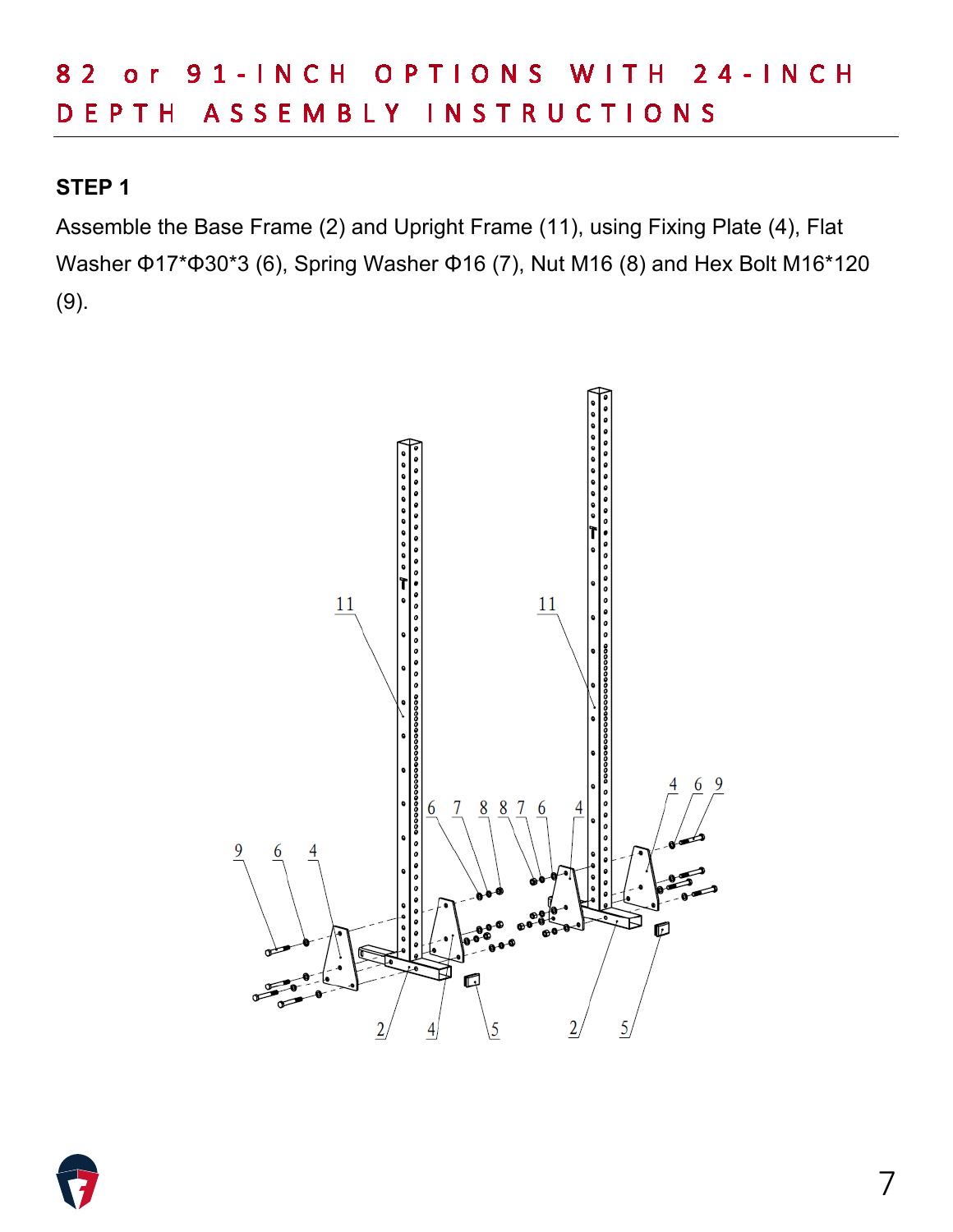Connect the Rear Connecting Frame (3) and Upright Frame (11), using Flat Washer Φ17\*Φ30\*3 (6), Spring Washer Φ16 (7), Nut M16 (8) and Hex Bolt M16\*110 (10).



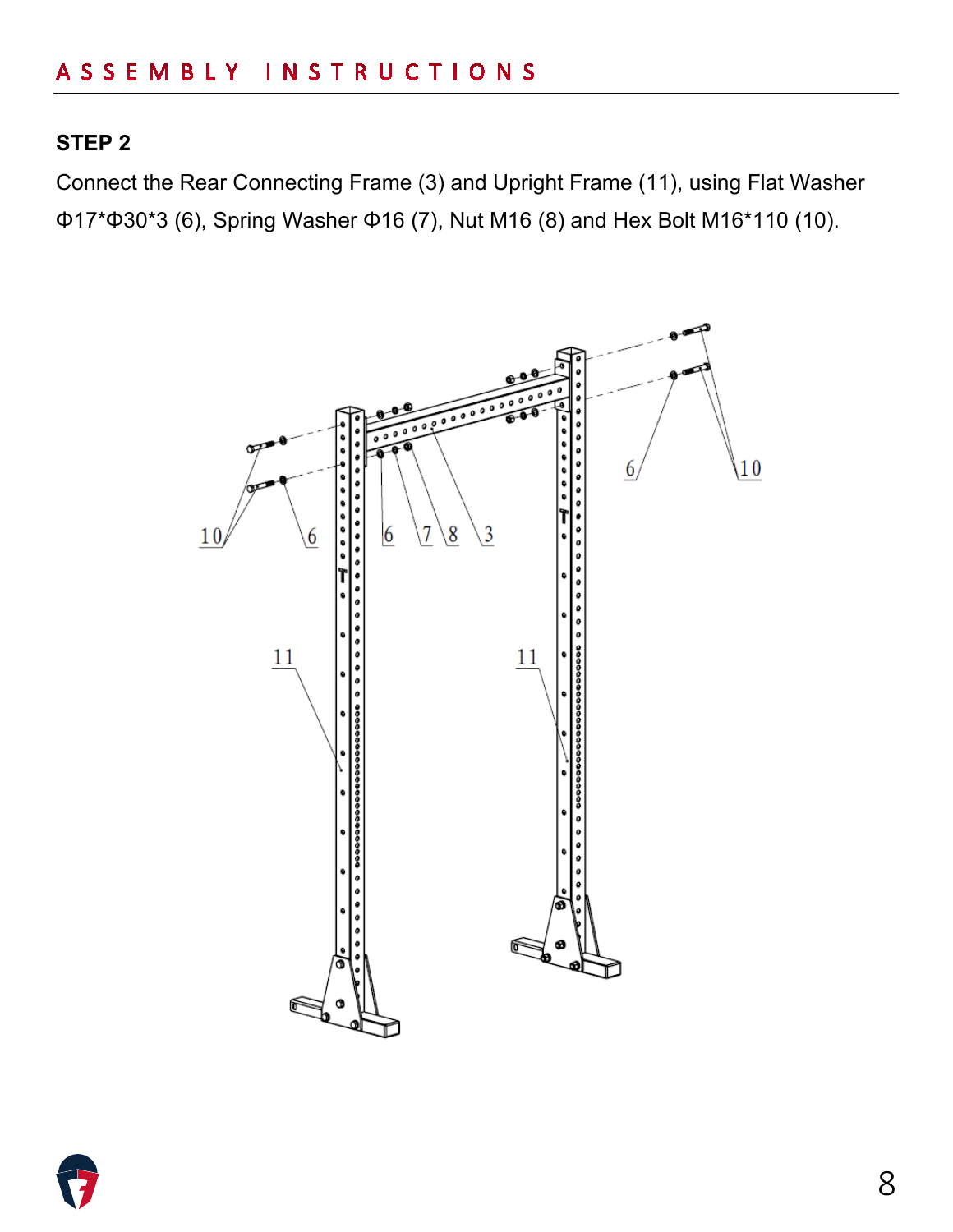Assemble the 24" Connecting Frame (1) and Upright Frame (11), using Flat Washer Φ17\*Φ30\*3 (6), Spring Washer Φ16 (7), Nut M16 (8) and Hex Bolt M16\*120 (9).

**PLEASE TIGHTEN ALL THE BOLTS.**



*SHOWN WITH THE 10" TOP SIDE BRACES*